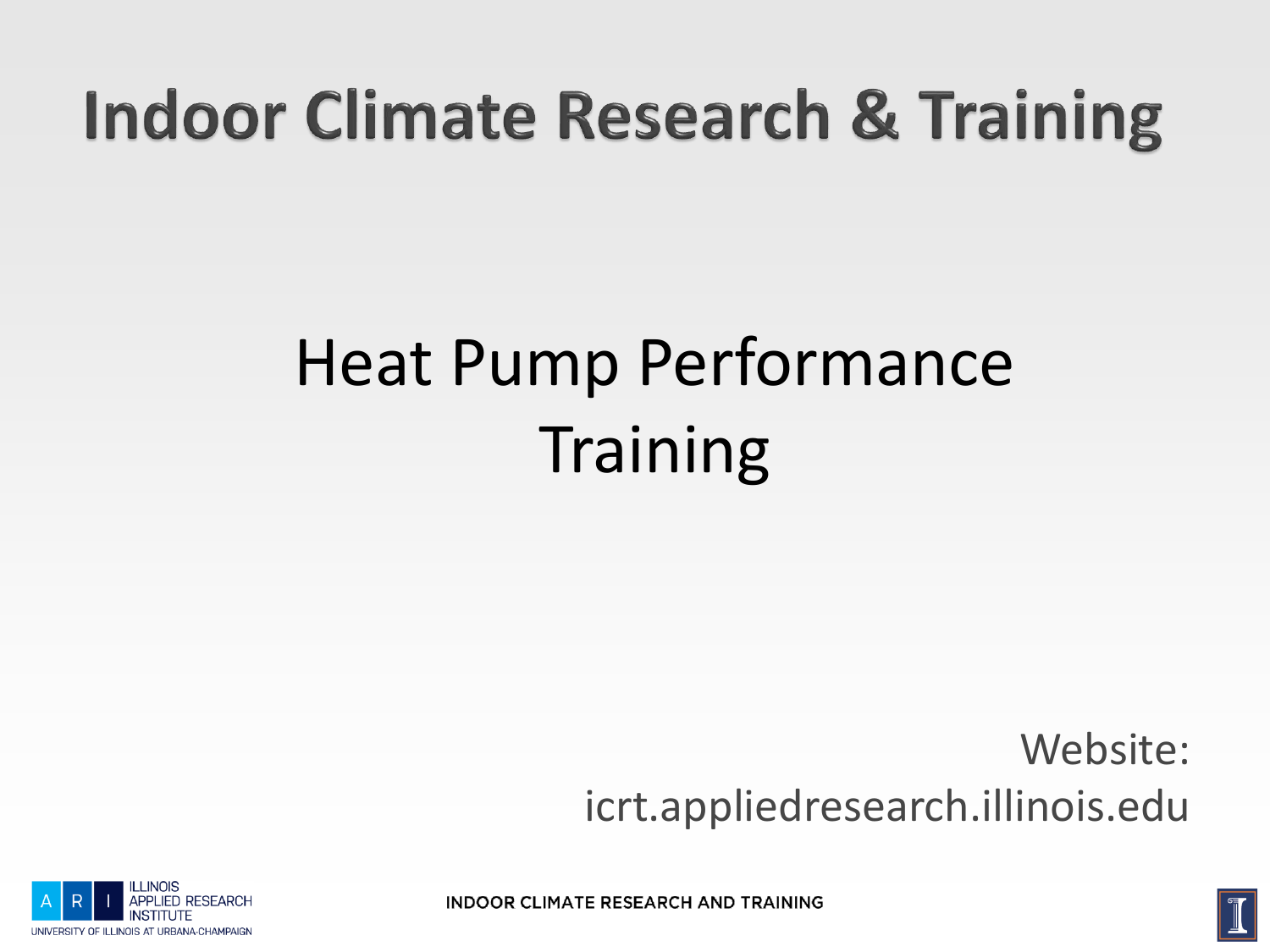#### Context

- $\triangleright$  Heat pumps are strongly viewed as a (the?) major potential electrification measure
- ▶ Most single-family homes in Illinois have forced-air heating, so heat pumps would usually be split-system forced-air
- ▶ Failure to address the full system can severely reduce the potential benefits of heat pumps – training needed



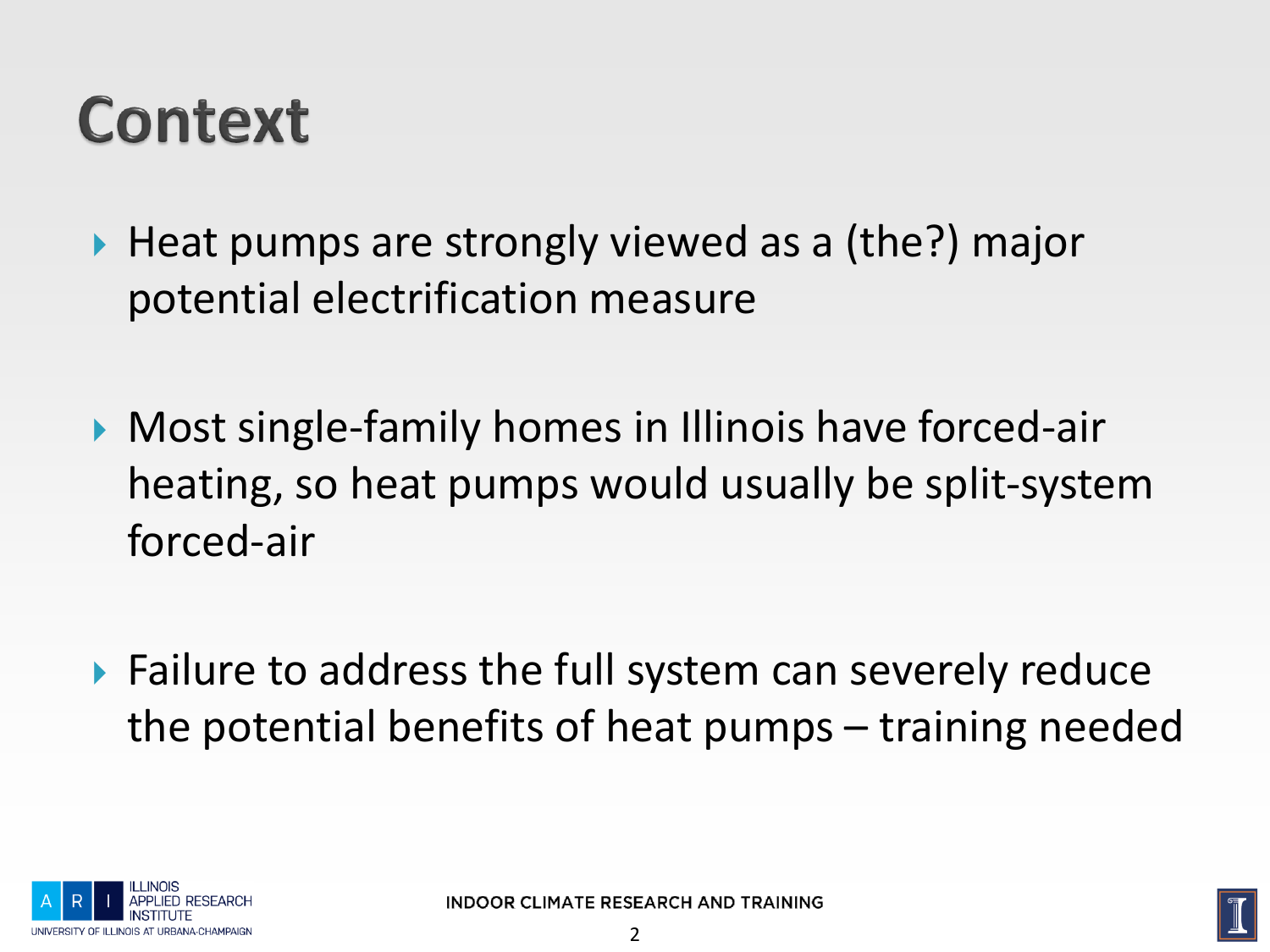#### **Modeling analysis done in the early 2000s**

- $\triangleright$  Done for the Northwest not just Seattle, which is mild, but also cold places like Spokane
- ▶ Focused on impacts of duct losses on heat pump performance



**INDOOR CLIMATE RESEARCH AND TRAINING** 

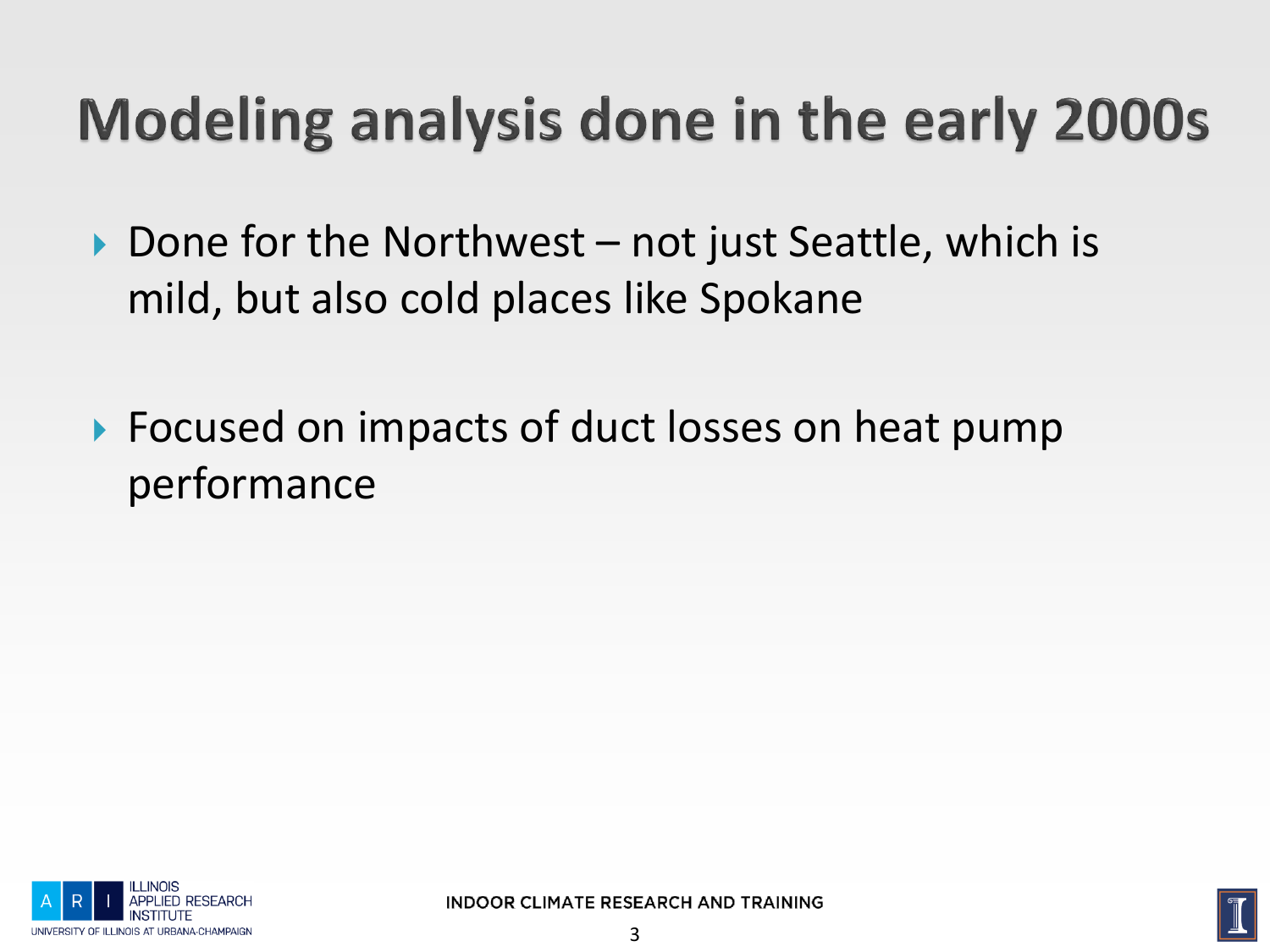#### **Duct Losses**

- Supply ducts in crawl space
- $\triangleright$  Return ducts in attic
- Leakage to outside: 10% supply, 10% return
- ▶ R-4 supply, uninsulated return



**INDOOR CLIMATE RESEARCH AND TRAINING** 

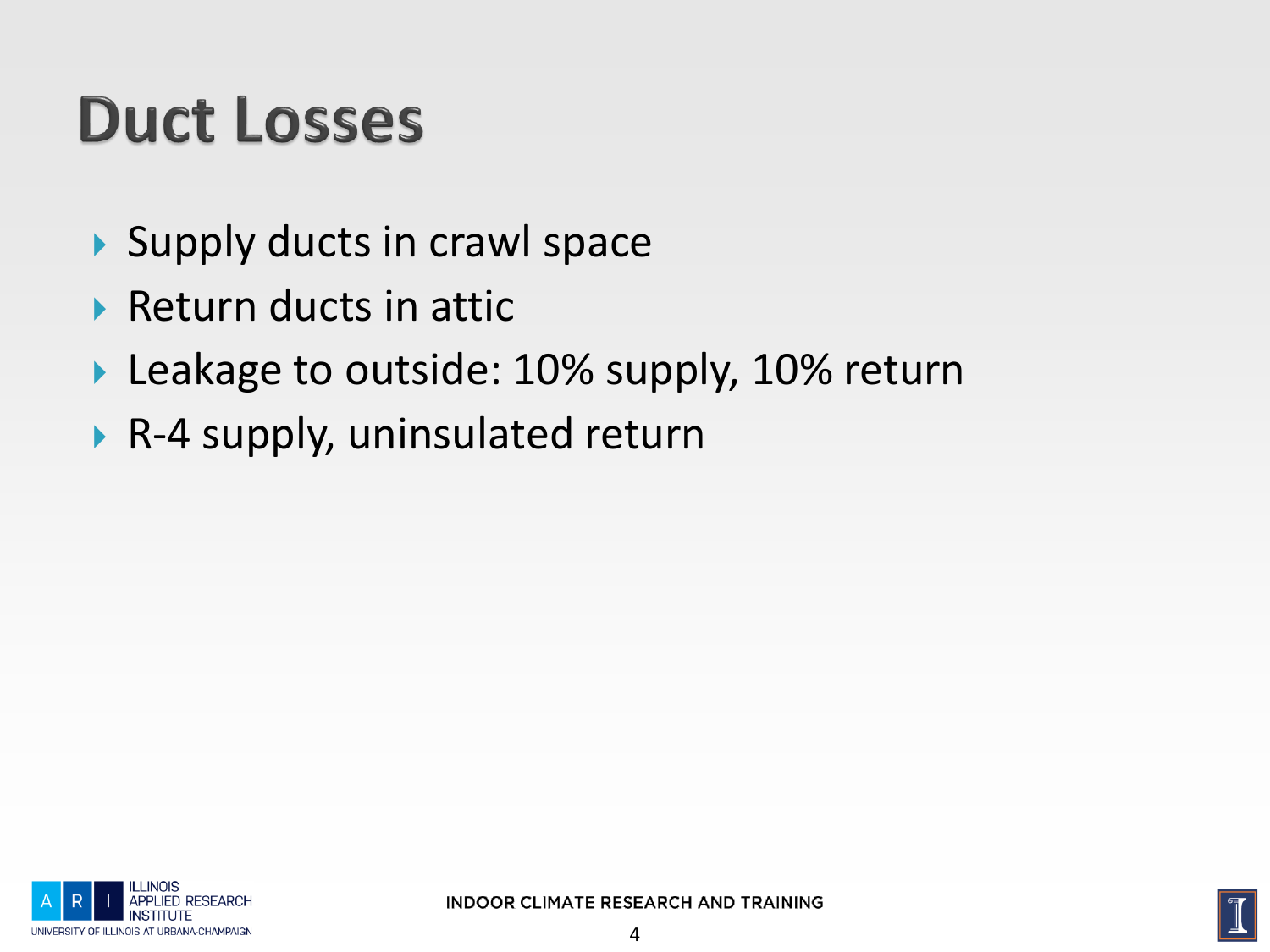# **Model**

- Modified Bin Calculation
- ▶ House UA = 377 Btuh/F
- Uses manufacturer's data for heat pump performance
	- 3.5 ton, 8.2 HSPF
- ▶ Operates compressor as much as allowable
- $\blacktriangleright$  Fills in with resistance
- ▶ Accounts for duct losses



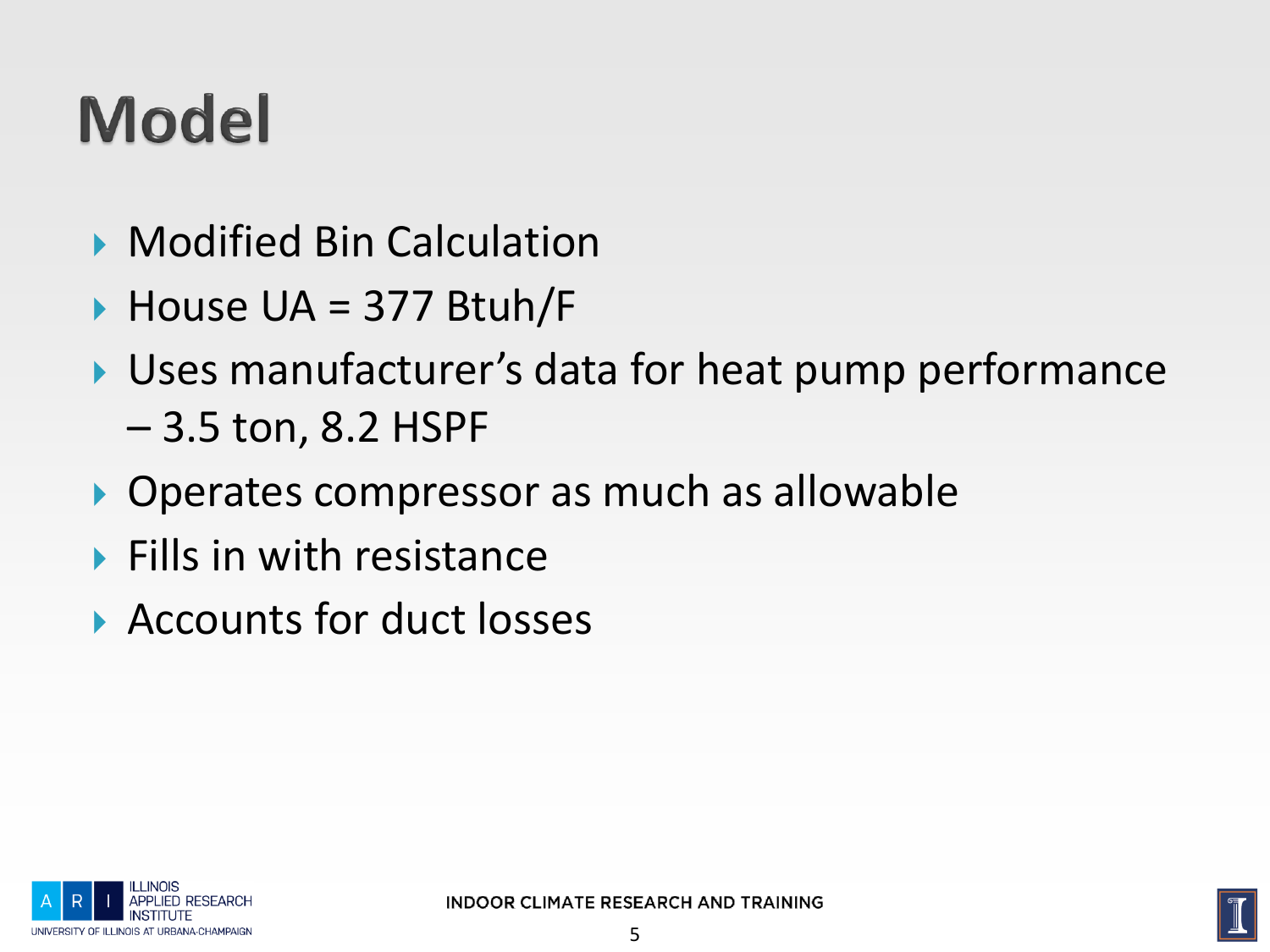## **Impact of Ducts - Spokane**



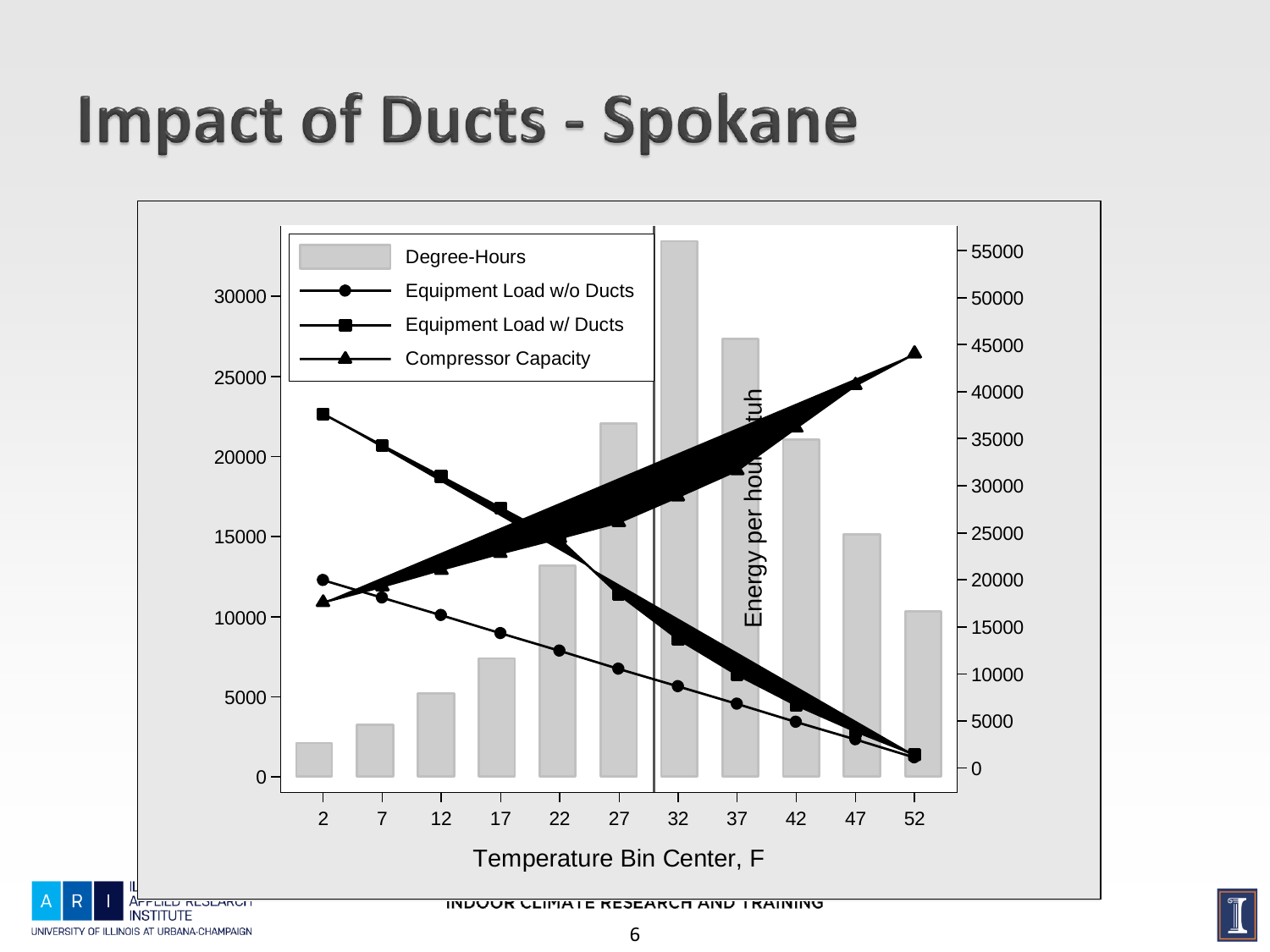#### **Duct Losses**

- ▶ Example: Spokane crawl space house, 8.2 HSPF heat pump
	- Energy use w/o ducts: 4860 kWh/yr.
	- Energy use w/ ducts: 8110 kWh/yr.
	- Energy loss due to ducts: 3250 kWh/yr 67% penalty
		- Equivalent of 370 W running continuously all year
		- No contribution to the house